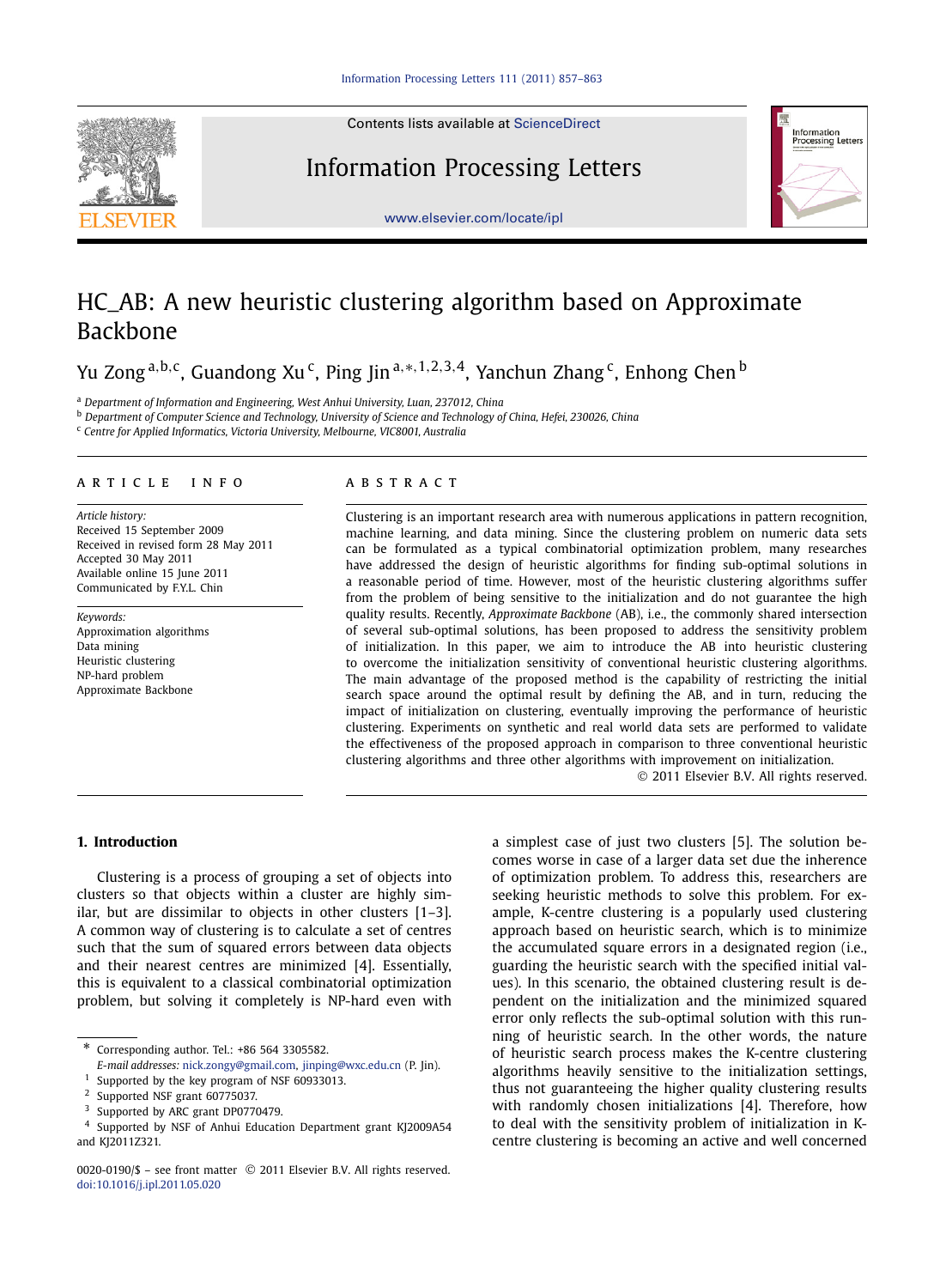

**Fig. 1.** Illustrative picture of the "big valley" phenomenon.

challenge in clustering research community. As various executions of K-centre clustering with different initializations capture the different sub-optimal solutions corresponding to different searching regions, it is intuitive that combining these sub-optimal solutions into consideration will greatly facilitate the identification of the optimal information in the whole search range. This intuition originates a variety of new clustering algorithms such as cluster ensemble [6], consensus clustering [7] and our approach proposed in this paper.

On the other hand, we from the various executions of K-centre algorithm can observe that the different suboptimal clustering results do reflect the existences of data objects gathering around the different cluster centres in a data set [6]. If we can make full use of these sub-optimal results for the determination of the initialization, a more appropriate start in heuristic search will be obtained, making that the sensitivity problem of initialization effectively tackled. Furthermore, in [8–10], the authors have indicated an interesting phenomenon that nearly 80% of the sub-optimal results are distributed around the optimal result when they dealt with the Traveling Salesman Problem (TSP) by using heuristic search. Inspired by their findings (i.e. the "big valley" phenomenon shown in Fig. 1), we further envision the use of the overlapped common intersections of these sub-optimal results as a priori, to help the convergence to the optimal solution during the optimization process. Particularly in the context of K-centre clustering, it is expected that properly choosing these intersection areas as the initialization would benefit overcoming the sensitivity of initialization and finding the better clustering result.

*Backbone* analysis is becoming an active research topic in NP-hard problems recently. The Backbone defined as the core part of all optimal solutions was first proposed in [11] for TSP and it has been successfully applied in different applications [12,13]. A complete Backbone, however, is usually impossible to be obtained for many optimization problems in real applications. Instead, *Approximate Backbone* (AB), an approximate form of Backbone, i.e. the intersection of different sub-optimal solutions of a dataset, is becoming a practical means in real applications. The AB is often used to investigate the characteristics of a dataset and expedite the convergence speed of heuristic algorithms [14–16].

Inspired by the above discussion on the use of suboptimal results and the concept of AB, we in this paper intend to introduce the AB to address the initialization problems in heuristic clustering algorithms described above, and in particular, we propose an algorithm named *Heuristic Clustering Approach Based on Approximate Backbone* (HC\_AB). The basic process of HC\_ AB is that: we first identify the AB from a set of sub-optimal solutions derived by running K-centre clustering with different initialization settings; then, we construct a new initialization based on the AB for heuristic search; eventually, we re-run the K-centre clustering algorithm by using this new initialization to generate a better clustering result. Experiments on synthetic and real world data sets have been conducted to validate the effectiveness of the proposed approach on improving the quality of clustering and reducing the impact of initialization.

As mentioned above, HC\_AB essentially follows the similar fundamental principle of cluster ensemble and consensus clustering [6,7] that makes use of the multiple clustering results, but with different focuses. Specially, Approximate Backbone captures the intersection of data objects within the clusters derived from multiple execution of clustering, from the perspective of the original significance of data to form a new initialization, and then re-run the K-centre clustering algorithm again on the data set with this new initialization to generate the better clustering result. In contrast, cluster ensemble and consensus clustering directly assemble the various clustering results in a unified manner to get the final cluster result rather than re-running the K-centre clustering algorithm.

In summary, the main contributions of this paper are (1) we define the intersection of various sub-optimal solutions, i.e. the AB, as the new search start point for heuristic clustering; (2) we define the quality measures, namely scale and purity to guide the selection of AB and propose a new algorithm to address the heuristic clustering; (3) we conduct experiments to evaluate the efficiency and effectiveness of the proposed approach.

The rest of paper is structured as follows: Section 2 gives the theoretical background of this paper, Section 3 discusses the algorithmic details and Section 4 reports the experimental results and comparisons. Section 5 concludes the paper.

# **2. Theoretical background of Approximate Backbone**

In this section, we first briefly discuss the concept of optimal clustering result and the sub-optimal clustering result, and then, we give the definition of Backbone and Approximate Backbone.

Given a data set  $D = \{x_1, x_2, \ldots, x_N\}$  which contains *N* objects and each object  $x_i \in D$  is described by *d* numeric attributes. Let *dist* :  $R^d \times R^d \mapsto R_+$  be a given distance function between any two objects in *Rd*. The clustering problem on numeric data sets can be formulated as: partitioning the *N* objects into distinct *K* clusters such that the overall distance function  $\phi = \sum_{k=1}^{K} \sum_{x_i \in C_k} dist(x_i, v_k)$ is minimized, where  $C_k$  is a cluster and  $v_k$  is the centre of  $C_k$ . For simplicity, here we denote each cluster centre *vk* by one object identifier in *D*, for example, 22, 78 represent the cluster centre being the data point #22, #78 and so on. As discussed above, this clustering problem is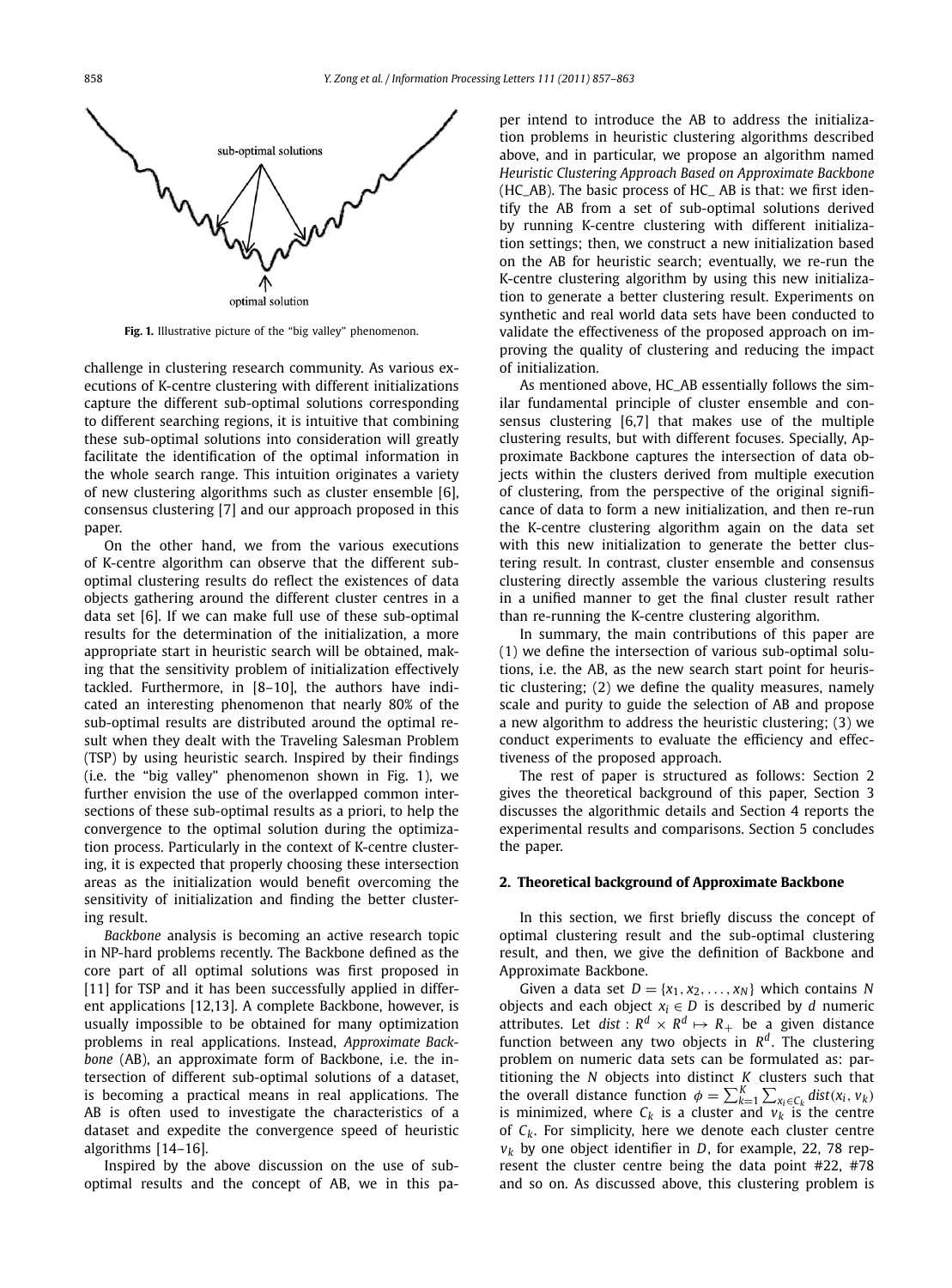

**Fig. 2.** An example of K-centre clustering algorithm with different initializations.

actually a typical combinatorial optimization problem. The search space *S* of this clustering problem consists of all the possible combinations of the data objects. For optimization, we need to traverse *S* to find out a set of data objects  $V^* = \{v_1^*, \ldots, v_K^*\}$  such that the  $\phi$  value is minimized. This data objects set  $V^* = \{v_1^*, \ldots, v_K^*\}$  is defined as the optimal clustering result. Obviously, it is almost impractical to thoroughly traverse the *S* of a very large data set due to the NP-hard nature. Recently, to deal with time consumption many researchers have proposed heuristic clustering algorithms that only search a subset  $S' \subset S$  to discover the approximation of the optimal solution. And the clustering result  $V = \{v_1, v_2, \ldots, v_K\}$  corresponding to the smallest  $\phi$  value in *S'* is considered as the sub-optimal clustering result. For example, K-centre clustering algorithm is a typical heuristic clustering algorithm, which takes *D* as an input to achieve a sub-optimal clustering result with an initialization. Fig. 2 gives an illustration of how the different sub-optimal solutions are achieved with different initializations in K-centre clustering algorithm. In Fig. 2, the *X* axis denotes feasible clustering results and the *Y* axis denotes the corresponding *φ* values of feasible solutions. Without loss of generality, given that the point 3 is selected as an initialization for K-centre clustering algorithm, it will converge to the point 4, which is one of the feasible solutions with optimal  $\phi$  value. If the optimization process starts from the point 1 for the same clustering algorithm, the algorithm will reach to another optimal result of point 2, which is actually a worse solution with larger *φ* value.

The multiple executions of K-centre clustering with various initialization settings form a collection of sub-optimal clustering results, and our aim is to utilize the intersection of these sub-optimal solutions to construct a new good core for a search start point. Since the new search start point does reflect the closeness to the optimal solution, the heuristic clustering algorithm is much able to obtain a clustering result close to the optimal one. In this manner, the initialization sensitivity problem is considerably handled and the heuristic clustering quality is accordingly improved. To further consolidate the theoretical foundation of our intuition, we below define the following concepts.

**Definition 1** *(Backbone).* Given a collection of optimal clustering results for a numeric clustering problem i.e.  $Z^* =$  $\{V^{1*}, V^{2*}, \ldots, V^{p*}\}\$ , in which each optimal result  $V^{p*}$  is denoted by  $V^{p*} = \{v_1^{p*}, v_2^{p*}, \ldots, v_K^{p*}\}, p = 1, \ldots, P$ , the *Backbone* of this clustering problem is defined as the intersection of all optimal clustering results:

$$
backbone(V^{1*}, V^{2*}, \ldots, V^{P*}) = V^{1*} \cap V^{2*} \cap \cdots \cap V^{P*}.
$$

Principally, the optimal solution is hard to obtain for an NP-hard problem in reality, resulting in the difficulty in identifying the theoretically ideal Backbone. However, in some studies, researchers have observed an interesting phenomenon that there are nearly 80% sub-optimal solutions being distributed around the optimal solution and a "big valley" structure is seen [8–10]. Motivated by this observation, we intuitively have an idea in mind on how to approximate the ideal Backbone by making use of the suboptimal solutions [12].

**Definition 2** *(Approximate Backbone).* Given a collection of sub-optimal clustering result of a numeric clustering problem, i.e.  $Z = \{V^1, V^2, \dots, V^M\}$ , in which each suboptimal result  $V^m$  is denoted by  $V^m = \{v_1^m, v_2^m, \ldots, v_K^m\}$  $m = 1, \ldots, M$ , the *Approximate Backbone* (AB) is defined as the intersection of all sub-optimal clustering results:

$$
a\_bone(V^1, V^2, \ldots, V^M) = V^1 \cap V^2 \cap \cdots \cap V^M.
$$

As described above, our method aims to make use of the AB of sub-optimal solutions to form the initialization (i.e. the start point for heuristic search), thus constructing an appropriate AB in K-centre clustering for heuristic search becomes an important issue. In other words, the quality of the K-centre clustering results is greatly dependent on the characteristics of AB. Essentially, the size and quality of AB are two key measures needed to be considered, here we propose two parameters to describe the characteristics of AB—*Scale* and *Purity*. The former one describes how many percentages of total sub-optimal solutions are included in the AB; whereas the latter one denotes how many percentages of sub-optimal solutions included in the AB also exist in the theoretically ideal Backbone simultaneously. In particular, *Approximate Backbone Scale* (*ABS*) and *Approximate Backbone Purity* (*ABP*) are defined as follows.

**Definition 3** *(Approximate Backbone Scale).* Given an AB,  $a\_bone(V^1, V^2, \ldots, V^M)$ , the *Approximate Backbone Scale* is defined as the ratio of the AB's cardinality to the cluster number *K*:

$$
ABS = \frac{|a\_bone(V^1, V^2, \dots, V^M)|}{K}.
$$

**Definition 4** *(Approximate Backbone Purity).* Given an AB,  $a\_bone(V^1, \ldots, V^M)$ , and a backbone *backbone* $(V^{1*}, \ldots, V^{M})$ *V*<sup>*P*∗</sup>), the *Approximate Backbone Purity* is defined as the ratio of the cardinality of the intersection of the AB and the Backbone to the AB's cardinality:

$$
ABP = \frac{|a\_bone(V^1, V^2, \dots, V^M) \cap backbone(V^{1*}, V^{2*}, \dots, V^{P*})|}{|a\_bone(V^1, V^2, \dots, V^M)|}.
$$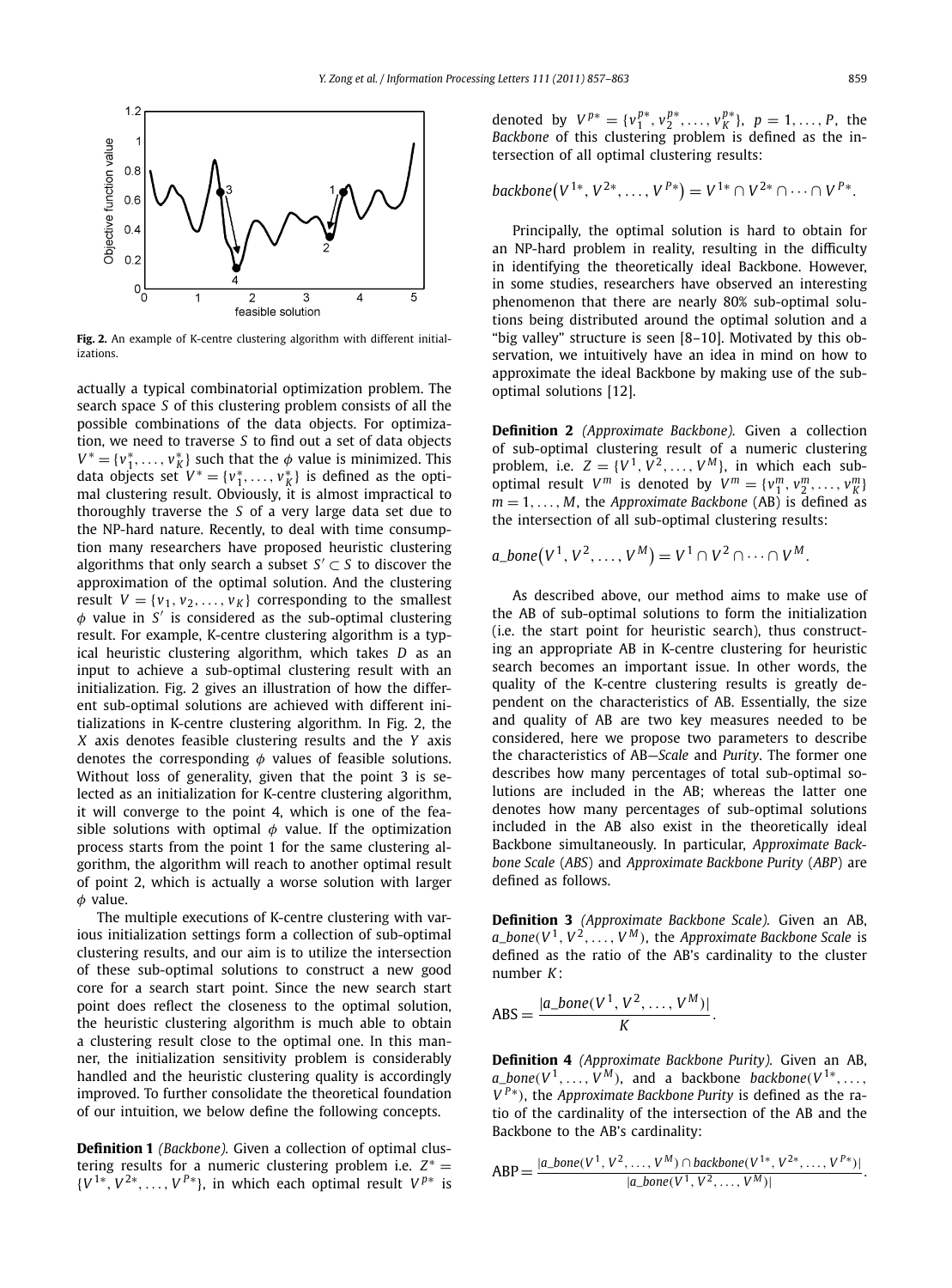**Table 1** An example of clustering results of *D*.

| Name           | Centre set                                     |
|----------------|------------------------------------------------|
| $V^*$          | 22, 78, 109, 180, 230, 292, 310, 366, 412, 475 |
| V <sup>1</sup> | 43, 78, 109, 198, 240, 262, 310, 366, 412, 480 |
| $V^2$          | 43, 78, 128, 198, 240, 262, 310, 366, 412, 480 |
| $V^3$          | 43, 78, 128, 198, 240, 252, 310, 366, 432, 480 |

In this paper, we assume that the originating cluster centres indicate the unique optimal solution that should be found by clustering, thus we here particularly treat these originating cluster centres as the "ideal" Backbone to calculate the purity of Approximate Backbone.

In order to achieve the better result of heuristic clustering algorithm, we expect to form an appropriate AB with both large ABS and ABP values. The rationale behind this consideration is due to the two-fold assumptions. On the one hand, the larger the ABS values, the more proportions of the sub-optimal solutions are included in the AB, i.e. the higher optimal coverage. On the other hand, the bigger the ABP value, the better the included optimal solutions are, i.e. the included sub-optimal solutions are closely scattered around the optimal clustering result.

Thus determining the appropriate values of ABS and ABP becomes a crucial task in our proposed approach. However, in real applications, ABS and ABP possess totally different characteristics, resulting in the difficulty in empirically determining them. Below let's take an example to demonstrate the underlying relationship between ABS and ABP.

Consider a data set *D* containing 500 objects which form 10 clusters, each cluster is represented by a representative data object (i.e. cluster centre). The assumed optimal clustering result  $V^*$  (e.g. the real cluster centers) is shown at the first row in Table 1, and three sub-optimal clustering results  $V^1$ ,  $V^2$ ,  $V^3$ , obtained by running the K-centre clustering algorithm with three different initializations, are also listed in Table 1. There is only one optimal clustering result in *D*, that is *backbone*( $V^*$ ) =  $V^*$ .

For this example, we can obtain the AB:  $a\_bone(V^1$ ,  $V^2$ ,  $V^3$ ) = {43*,* 78*,* 198*,* 240*,* 310*,* 366*,* 480}. Known from the definition of ABS, the value of ABS in this example is calculated as:

$$
ABS = \frac{|a\_bone(V^1, V^2, V^3)|}{K} = \frac{7}{10} = 0.7.
$$

We observe that there are three commonly overlapped centres existing in the AB and the Backbone, thus the value of ABP is:

$$
ABP = \frac{|a\_bone(V^1, V^2, V_3^3) \cap V^*|}{|a\_bone(V^1, V^2, V^3)|} = \frac{3}{7} = 0.429.
$$

According to Definition 2, the AB is derived from *M* suboptimal solutions, so the characteristics of AB has a close correlation to *M*. In order to illustrate this relationship, we construct three data sets: RandomS1, RandomS2 and RandomS3, each of which contains 34 clusters. Each cluster has 100 data objects, among which 99 objects are generated by a Gaussian distribution function with different mean  $(\mu)$  and standard deviation  $(\sigma)$  and the 100th data one is the mean of the rest of 99 data objects, i.e. the 100th data objects is the centre of the cluster in this manner. We run the Vertex Substitution Heuristic (VSH) algorithm [17], a classical K-centre clustering algorithm, on these three data sets, and denote the results as VSH\_RandomS1, VSH\_RandomS2 and VSH\_RandomS3, respectively. VSH is executed for  $M = 2:2:20$  times on each data set, where  $M = 2:2:20$  means M changing from 2 to 20 with step 2. The relationships between ABS, ABP and *M* are shown in Fig. 3.

From Fig. 3, we can see that the changes on ABS and ABP are in opposite trends with *M*. ABS is gradually declining with the increase of *M*, while on the contrary, ABP is increasing with *M*, and eventually the changes of ABS and ABP become slight until a stable state is reached. The explanation to this observation is intuitively because with the increase of *M*, the overlap size of optimal results (ABS) would decrease due to the stricter joint operation requirement, while for ABP the likelihood of more optimal results



**Fig. 3.** The plots of ABS and ABP of AB.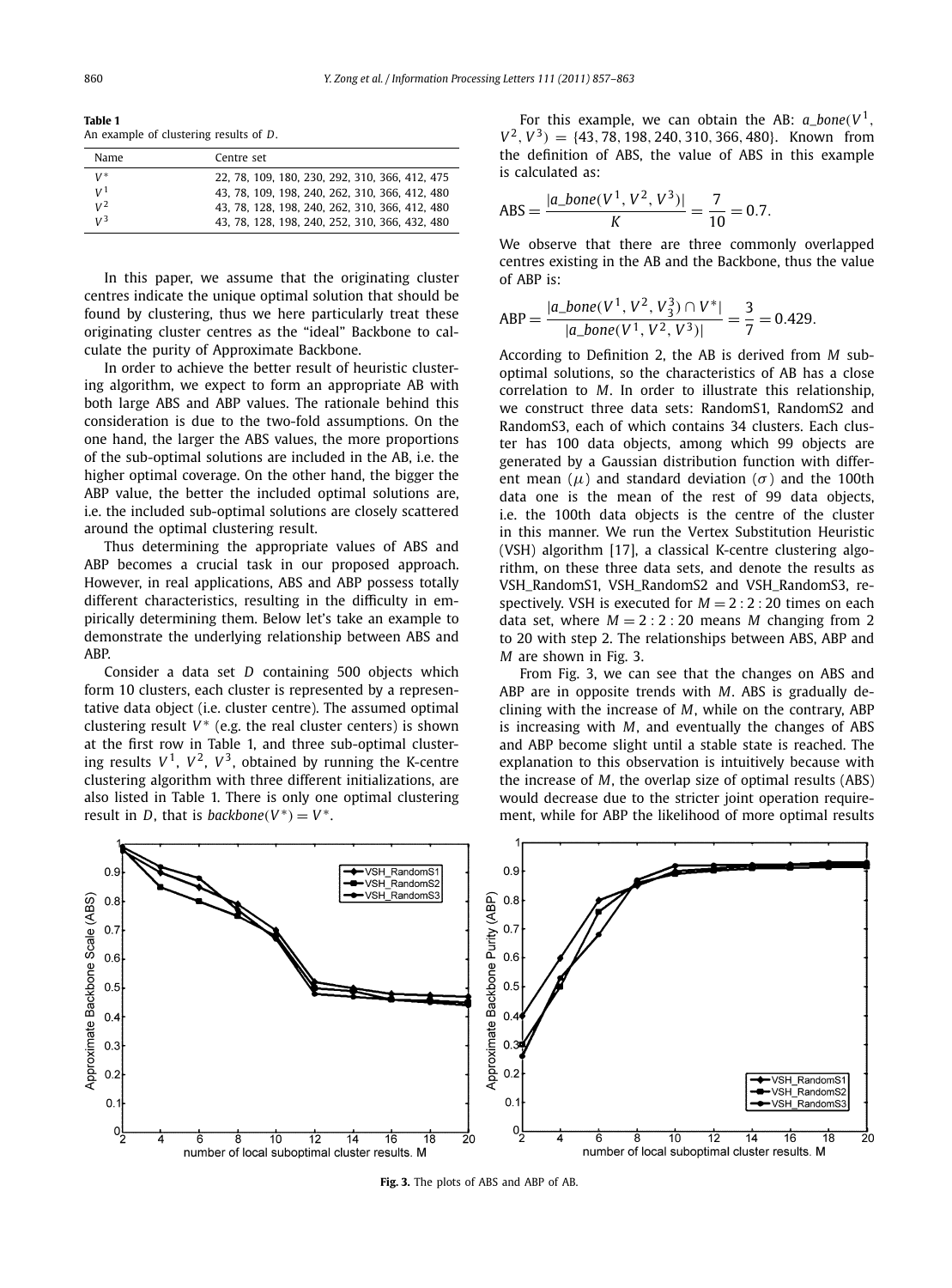in existence of the optimal clustering results dominates the change. As a consequence, ABS has a totally reverse change trend with *M* against ABP. As indicated above, we aim to form an appropriate AB with both higher ABS and ABP values to construct a good start point in heuristic clustering. Due to the reverse changes of ABS and ABP with *M*, we obviously are not able to achieve their best optimizations at the same time, and thus having to choose a tradeoff between them to ensure the better initialization. In real applications, the tradeoff of ABS and ABP is determined by selecting an appropriate *M*. However, the setting of *M* is still an open question in various applications [14,15], the well used approach of selecting the *M* value is through empirically choosing a reasonable *M*, which can guarantee a better AB found. In the experimental study part, we will describe this process of selecting *M* in detail.

# **3. Heuristic clustering algorithm based on Approximate Backbone**

In this section, we present the description of our proposed algorithm as shown in Algorithm 1 which gives the pseudo code of HC\_AB. The whole process consists of two stages, namely (1) the new initialization construction and (2) the re-execution of K-centre clustering.

|  |  | <b>Algorithm 1: HC_AB.</b> |  |  |  |  |
|--|--|----------------------------|--|--|--|--|
|--|--|----------------------------|--|--|--|--|

Input: *D*, *K*, *M*

Output: *best*\_*V*

(1) Generate *M* clustering result,  $Z = \{V^1, V^2, \ldots, V^M\}$ , by running K-centre clustering algorithm;

(2) Find the AB  $a\_bone(V^1, V^2, ..., V^M)$  from *Z*;

(3) Select *K* − |*AB*| centres from *ST*;

(4) Rerun K-centre clustering algorithm with the new initialization;

(5) Return *best*\_*V* .

In first stage, a K-centre clustering algorithm is run on *D* with different initializations to generate the sub-optimal clustering results collection *Z*. The AB *a*\_*bone(Z)* is generated based on Definition 2 (shown in step 2) in order to construct the first part of initialization centres. Since *a*\_*bone(Z)* only has |*AB*| centres, which is less than the predefined cluster number *K*, we need to find the rest  $K - |AB|$  initial centres. As shown in step 3, we then do the search in  $ST = \int Z \setminus a\_bone(Z)$  to determine the  $K - |AB|$ points with the highest frequency of presence in the estimated optimal results *Z*, as the complementary part of the initialization centres. The reason behind this computation is how to select the  $K - |AB|$  points from the  $C_{|ST|}^{K - |AB|}$  possible results in *ST* via an appropriate way, which is usually a time-consuming process. To deal with it, here we adopt a greedy method. Because the K-centre clustering algorithm could generate well dispersed clustering results, we intend to select the  $K - |AB|$  centres with the highest presence frequencies in *Z* and the biggest deviations from the AB. To do this, for each centre in *ST*, we first calculate the average distance between the selected centre and all other centres in the AB, and then multiply the average distance with its presence frequency to generate a value for this centre. The values of all candidate centres in *ST* form a sequence; we

| э<br>.<br>$\sim$ |  |
|------------------|--|
|                  |  |

|  |  |  |  |  | Descriptions of datasets used in experiments. |
|--|--|--|--|--|-----------------------------------------------|
|--|--|--|--|--|-----------------------------------------------|

| Data set       | <b>Size</b> | Attribute | Class |
|----------------|-------------|-----------|-------|
| RandomS        | 2700        | 2         | 34    |
| Statlog(Heart) | 178         | 13        |       |
| <b>Digits</b>  | 5620        | 64        | 9     |
| Water          | 527         | 64        | 13    |
| Sponge         | 76          | 45        | 12    |

sort it and select the top  $K - |AB|$  centres. Finally we combine these *K* − |*AB*| centres with the |*AB*| centres derived from AB to generate a new initialization setting and reexecute the K-centre clustering algorithm with this new initialization setting to generate the final clustering result *best*\_V (step 4).

According to the above discussion, each centre in *Z* is uniquely represented by a data object ID in *D*, however, for some kinds of K-centre clustering algorithms, such as K-means where the clusters centres are the mean of all data objects in the cluster rather than one data object. In this case, we will use the follow steps to obtain the AB: (1) in the same way we run the K-means algorithm for *M* times on the data set *D*; and for each corresponding cluster of *M* times results we use the join operation on the data objects of the cluster to filter out a set of data objects that are co-occurred in the same cluster, i.e., for example, for the first cluster, we jointly filter out the data objects that simultaneously assigned to the first cluster in total *M* running; (2) we calculate the mean of these filtered data objects within the *m*th cluster as  $V_{km}^k$ ,  $m = 1, ..., K$ , and eventually form the  $AB = \{V_{km}^1, V_{km}^2, \dots, V_{km}^K\}$ , note that  $V_{km}^{m}$  could be void due to the no existence of data objects jointly occurred in  $M$  results, i.e.,  $K \geqslant |AB|$ ; (3) we treat this AB as one part of initialization and follow the same process to add the  $K - |AB|$  objects to obtain the final initialization. For more details regarding this process, please refer to [18].

# **4. Experiments**

In order to evaluate the effectiveness of AB on overcoming the initialization sensitivity of K-centre clustering algorithms, we compare our algorithm with three traditional Kcentre clustering algorithms: K-means [19], CLARANS [20] and VSH [17] and three modified K-centre clustering algorithms with the improvement on initialization: CCIA [21], CSI [22] and kd-tree [23], in terms of cluster quality. We assess the clustering results derived by these clustering algorithms on five data sets (shown in Table 2), including a random synthetic data set and four real world data sets downloaded from UCI. Particularly, in data pre-processing, we omit all the non-numeric attributes from Sponge, Statlog and Digits data sets. The sum of square error, *φ*, between all the objects and their closest centres, is chosen as the evaluation metric. Obviously, the smaller the *φ* value the higher quality the clustering result achieves.

The experiments are conducted on a Pentium 4 machine with 2.66 GHz CPU and 2 GB RAM, running Windows XP. The algorithms are implemented using Matlab 7.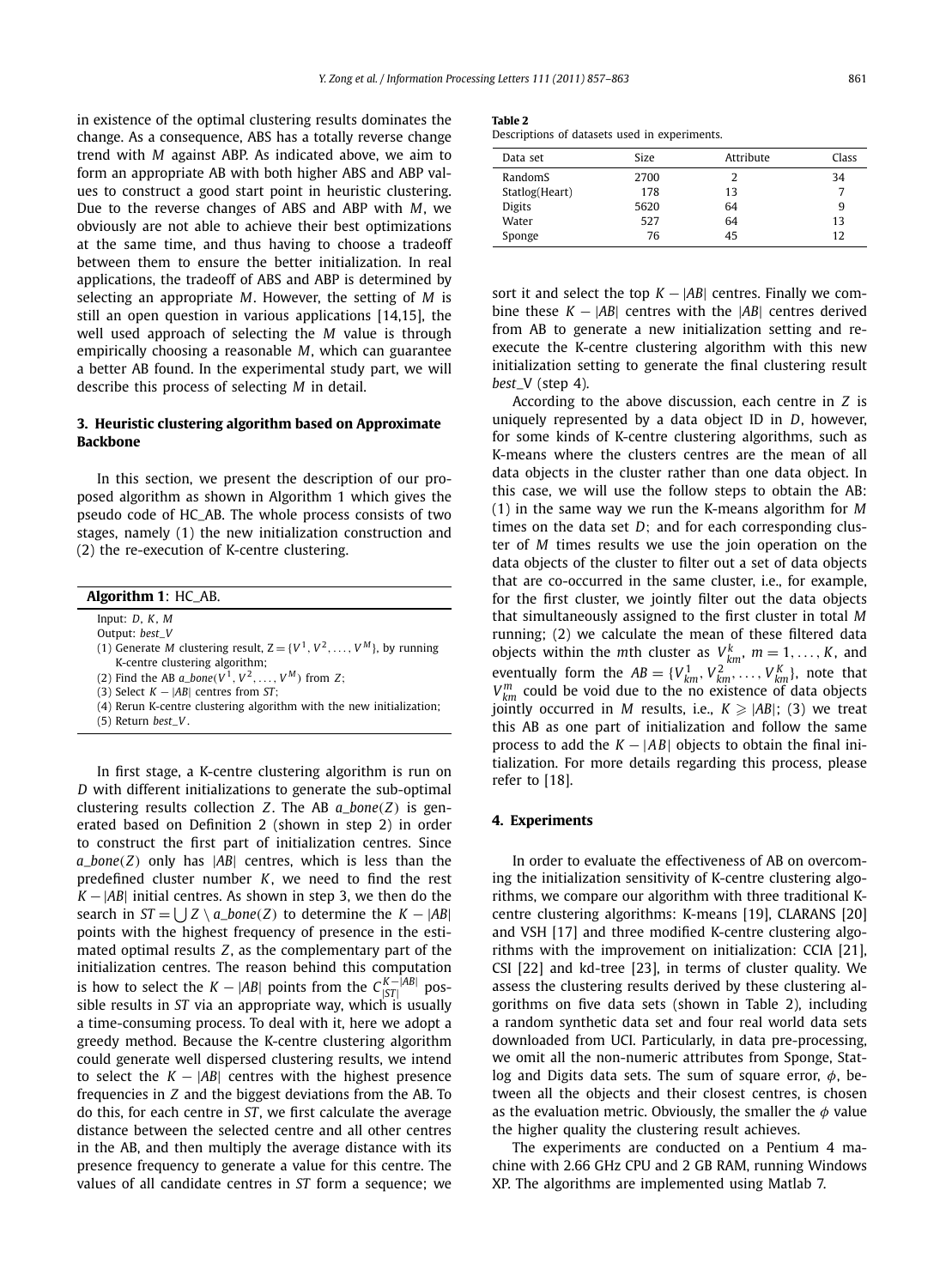**Table 3**

| -------                                 |  |  |  |
|-----------------------------------------|--|--|--|
| Experimental results on five data sets. |  |  |  |

| Data set      | K-means | CLARANS | VSH   | CCIA  | CSI   | kd-tree | HC AB K-means | HC AB CLARANS | HC AB VSH |
|---------------|---------|---------|-------|-------|-------|---------|---------------|---------------|-----------|
| RandomS       | 0.32    | 0.303   | 0.307 | 0.265 | 0.245 | 0.282   | 0.223         | 0.221         | 0.221     |
| Statlog       | 0.433   | 0.427   | 0.413 | 0.389 | 0.361 | 0.393   | 0.312         | 0.298         | 0.302     |
| <b>Digits</b> | 0.804   | 0.778   | 0.792 | 0.698 | 0.726 | 0.743   | 0.561         | 0.558         | 0.558     |
| Water         | 0.219   | 0.175   | 0.202 | 0.144 | 0.152 | 0.157   | 0.112         | 0.099         | 0.102     |
| Sponge        | 0.108   | 0.046   | 0.085 | 0.039 | 0.041 | 0.038   | 0.035         | 0.029         | 0.031     |

#### *4.1. Clustering quality results*

We first run each compared K-centre algorithm on these datasets for *M* times (*M* increases from 2 by step 2), and then we determine the best one which makes ABS and ABP value achieving the best tradeoff as the number of estimated optimal solutions, i.e., the parameter *M* of HC\_AB described in Section 3. After the determination of *M*, we run K-means, VSH and CLARANS under the HC\_AB framework, and denote them as HC\_AB\_K-means, HC\_AB\_VSH and HC\_AB\_CLARANS respectively. For each adapted HC\_AB algorithm, we run each original K-centre clustering algorithm for  $M - 1$  times respectively to generate its corresponding sub-optimal clustering result collection  $Z = \{V^1, V^2, \ldots, V^{M-1}\}$ , and then we form the AB from *Z* and refine the initialization space by using the proposed algorithm, last we re-run these K-centre clustering algorithms with the new constructed initialization setting to obtain the final clustering result. Meanwhile, we also perform the experiments with these three traditional Kcentre clustering algorithms and three modified K-centre clustering algorithms with the improvement on initialization. We carry out these six clustering algorithms for *M* times and choose the best one out the clustering results for comparison, to check whether our proposed approach is able to outweigh them in terms of clustering quality. The detailed experimental results are presented in Table 3.

From Table 3, we find that the *φ* values of HC\_AB\_ K-means, HC\_AB\_VSH and HC\_AB\_CLARANS are consistently smaller than those of other six algorithms on five data sets, which justifies the capability of our proposed approach dealing with the initialization sensitivity in Kcentre clustering, therefore overcoming the drawback of traditional heuristic clustering algorithms. Furthermore, it is shown that the *φ* value of CLARANS algorithm is smaller than those of K-means and VSH, indicating that CLARANS is more robust in handling the initialization problem. Although CLARANS is able to deal with the initialization sensitivity problem in K-centre clustering algorithm via the random restart method, it still has another drawback of missing the better clustering results [19]. The finding of the *φ* values of VSH being smaller than those of K-means on five datasets is probably because that VSH is a noiseinsensitive algorithm by using the distribution method of *p* devices [17]. However, VSH and K-means are both sensitive to the initialization.

Compared to tradition K-centre clustering, CCIA, CSI and kd-tree algorithms, which use different ways to manipulate the initialization sensitivity in K-means algorithm, are able to achieve the improvement in terms of the *φ* values. However, their clustering performances are still much lower than our approaches by up to 25%. As a result, we

conclude that our proposed AB based heuristic clustering algorithm is not only able to effectively improve the clustering result quality against the traditional K-centre clustering algorithms, but also consistently outperform other modified K-centre methods with the improvement on initialization.

# *4.2. Efficiency comparisons and complexity discussions*

On the other hand, we also evaluate the efficiency (i.e. time consumption) of each compared clustering algorithm on five datasets. We run these six compared clustering algorithm for *M* times and keep the average time consumptions as the result. For HC\_AB, the whole time cost of HC\_AB consists of two parts: the time cost of generating sub-optimal clustering results collection *Z*, and the time cost of finding AB and re-running K-centre clustering. Note that the time cost for obtaining the  $(M - 1)$  sub-optimal clustering results in a sequential execution manner would be (*M* −1) times of the cost for running a round of the tradition K-centre algorithm, such as K-means. Thus it is not fair to compare the adapted HA\_AB algorithms with their counter-algorithms in this way. In order to increase the reliability of efficiency comparison, we choose some technical means to reduce the overhead for preparing the suboptimal results in our experiment. One solution is that we use parallel computing mechanism to generate the clustering results collection *Z* at first. In order to clearly describe the time cost of HC\_AB, we give an example of HC\_AB\_Kmeans on RandomS data set. We run K-means algorithm by using *M* − 1 threads on RandomS data set to generate the clustering results collection *Z* simultaneously, and get the average time cost of 9.71 s as for the first step. By adding the time cost 2.67 s of second steps of HC\_AB\_Kmeans, we obtain the total time consumption of HC\_AB\_Kmeans, i.e., 12.38 s. The time costs of HC\_AB\_CLARANS and HC\_AB\_VSH are generated in the same way. We give the time consumption results in the last three column of Table 4.

From Table 4, we can find that the time consumptions of CLARANS, VSH, CCIA, CSI and kd-tree methods are higher than those of K-means on five data sets. For CLARANS and VSH, their computational complexity is  $O(N^2)$ . The time consumptions of CCIA and CSI depend on the time cost of new initialization constructing process and the searching process. For kd-tree clustering algorithm, the kd-tree of data objects must be constructed at first and its computational complexity is *O(N* log*(N))*. The analysis of the time cost of CLARANS, VSH, CCIA, CSI and kd-tree methods conforms to the phenomena shown in Table 4.

From Table 4, we also could see that the time cost of the proposed algorithms is in almost the same rang of that